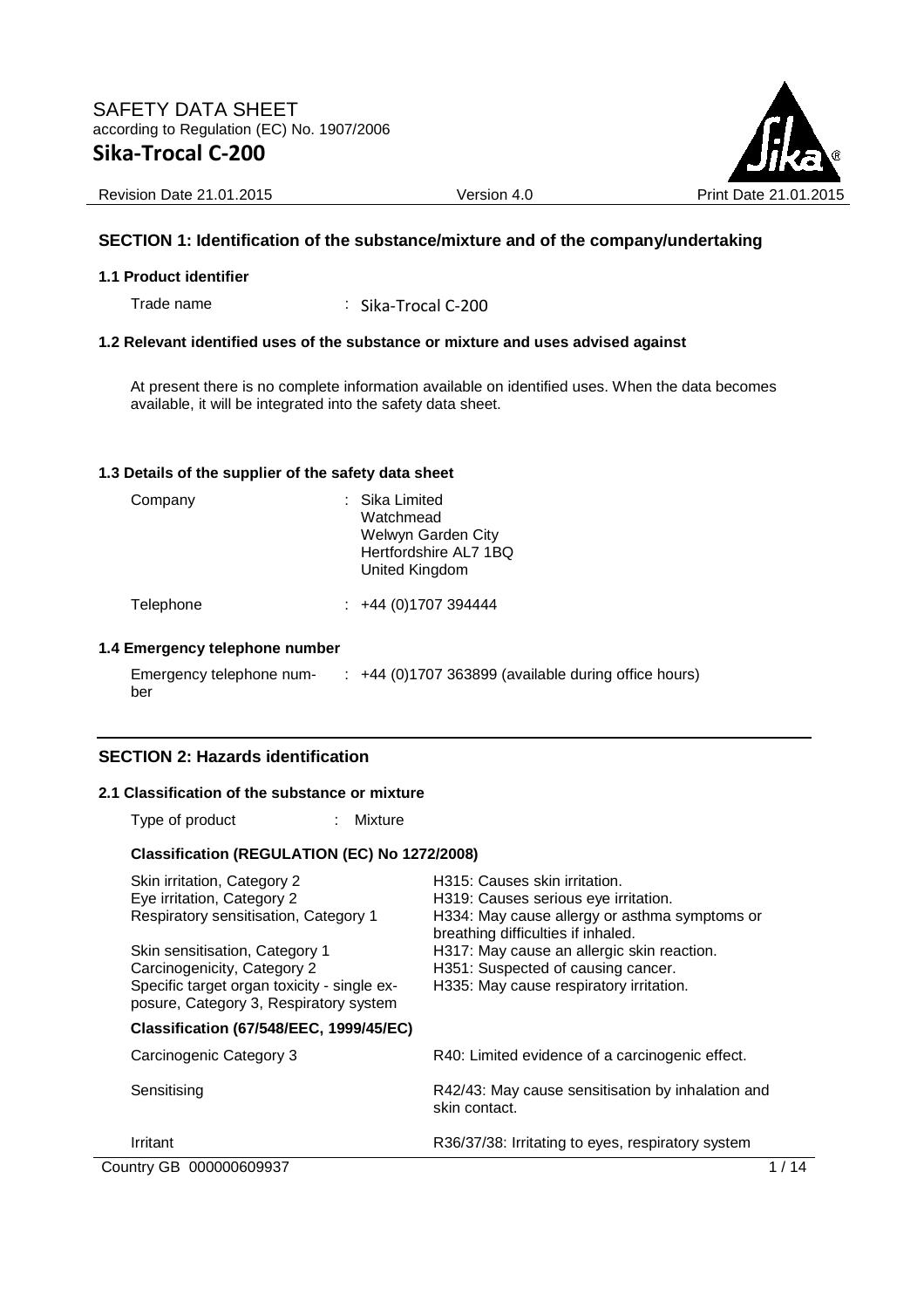

Revision Date 21.01.2015 **Version 4.0** Version 4.0 Print Date 21.01 and skin.

## **2.2 Label elements**

| Labelling (REGULATION (EC) No 1272/2008) |                                                                                |                                                                                                                                                                                                                                                         |
|------------------------------------------|--------------------------------------------------------------------------------|---------------------------------------------------------------------------------------------------------------------------------------------------------------------------------------------------------------------------------------------------------|
| Hazard pictograms                        |                                                                                |                                                                                                                                                                                                                                                         |
| Signal word                              | Danger                                                                         |                                                                                                                                                                                                                                                         |
| <b>Hazard statements</b>                 | H <sub>315</sub><br>H317<br>H319<br>H334<br>H335<br>H351                       | Causes skin irritation.<br>May cause an allergic skin reaction.<br>Causes serious eye irritation.<br>May cause allergy or asthma symptoms or<br>breathing difficulties if inhaled.<br>May cause respiratory irritation.<br>Suspected of causing cancer. |
| Precautionary statements                 | <b>Prevention:</b><br>P <sub>201</sub><br>P <sub>261</sub><br>P <sub>280</sub> | Obtain special instructions before use.<br>Avoid breathing dust/ fume/ gas/ mist/ va-<br>pours/ spray.<br>Wear protective gloves/ eye protection/ face<br>protection.                                                                                   |
|                                          | <b>Response:</b><br>$P308 + P313$                                              | IF exposed or concerned: Get medical ad-<br>vice/ attention.                                                                                                                                                                                            |
|                                          | $P333 + P313$                                                                  | If skin irritation or rash occurs: Get medical<br>advice/attention.                                                                                                                                                                                     |
|                                          | P337 + P313                                                                    | If eye irritation persists: Get medical advice/<br>attention.                                                                                                                                                                                           |

Hazardous components which must be listed on the label:

- 202-966-0 4,4'-methylenediphenyl diisocyanate
- 227-534-9 diphenylmethane-2,4'-diisocyanate
- 618-498-9 Diphenylmethanediisocyanate, isomeres and homologues
- 2,2'-methylenediphenyl diisocyanate

#### **Additional Labelling:**

Contains isocyanates. May produce an allergic reaction.

#### **2.3 Other hazards**

This mixture contains no substance considered to be persistent, bioaccumulating nor toxic (PBT). This mixture contains no substance considered to be very persistent nor very bioaccumulating (vPvB).

# **SECTION 3: Composition/information on ingredients**

#### **3.2 Mixtures**

Country GB 000000609937 2 / 14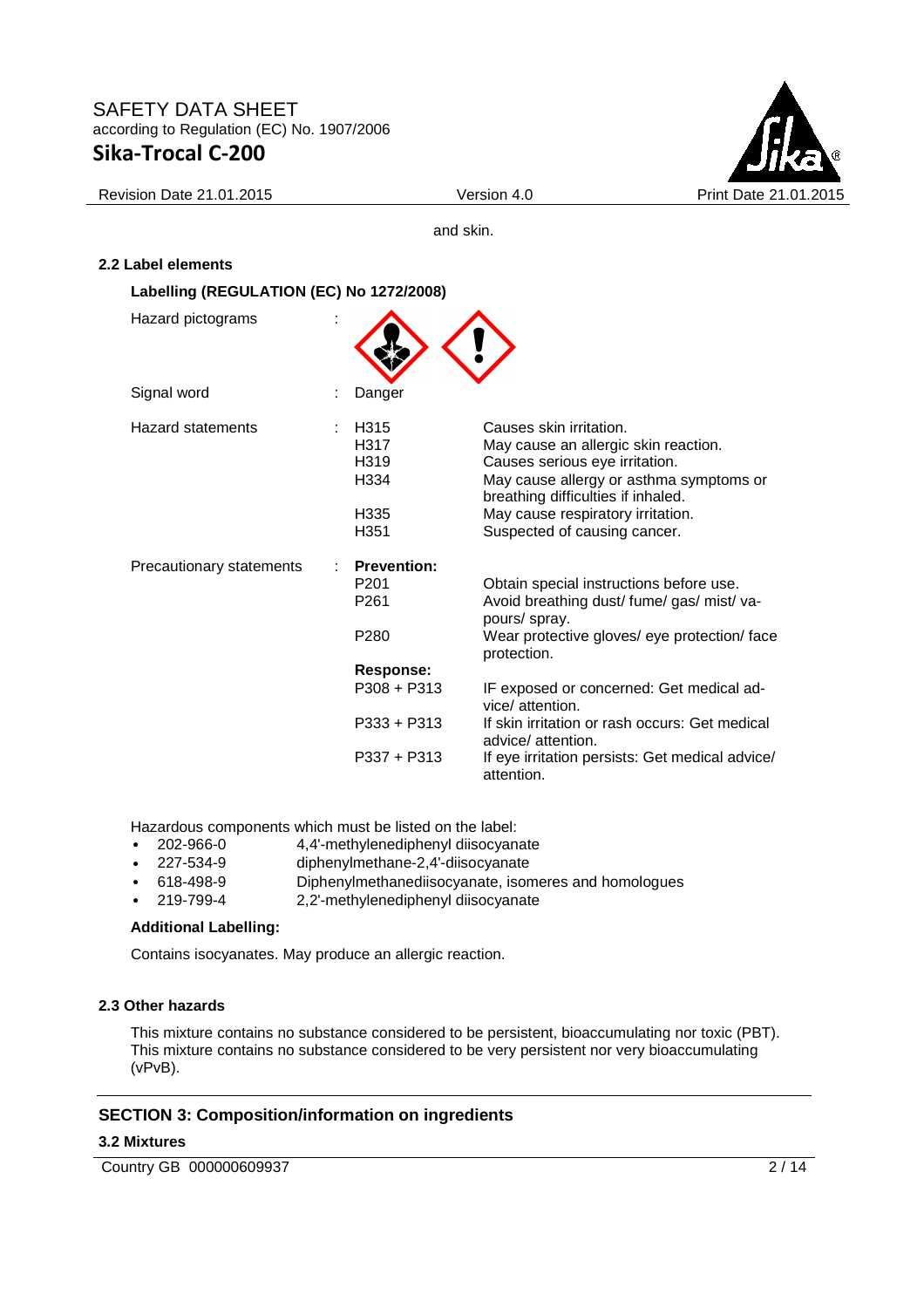

# Revision Date 21.01.2015 Version 4.0 Print Date 21.01.2015

## **Hazardous components**

| <b>Chemical Name</b><br>CAS-No.<br>EC-No.<br>Registration number                       | Classification<br>(67/548/EEC)                              | Classification<br>(REGULATION<br>(EC) No<br>1272/2008)                                                                                                         | Concentration<br>[%] |
|----------------------------------------------------------------------------------------|-------------------------------------------------------------|----------------------------------------------------------------------------------------------------------------------------------------------------------------|----------------------|
| $1,1,1,3,3$ -pentafluorobutane<br>406-58-6<br>430-250-1                                | F. R11                                                      | Flam. Lig.2, H225                                                                                                                                              | $>= 5 - < 10$        |
| 4,4'-methylenediphenyl diisocyanate<br>101-68-8<br>202-966-0<br>01-2119457014-47-XXXX  | Carc.Cat.3, R40<br>Xn, R20 R48/20<br>Xi R36/37/38<br>R42/43 | Acute Tox.4, H332<br>Eye Irrit.2, H319<br>STOT SE3, H335<br>Skin Irrit.2, H315<br>Resp. Sens.1,<br>H334<br>Skin Sens.1, H317<br>Carc.2, H351<br>STOT RE2, H373 | $>= 3 - 5$           |
| diphenylmethane-2,4'-diisocyanate<br>5873-54-1<br>227-534-9<br>01-2119480143-45-XXXX   | Carc.Cat.3, R40<br>Xn, R20 R48/20<br>Xi R36/37/38<br>R42/43 | Acute Tox.4, H332<br>Eye Irrit.2, H319<br>STOT SE3 H335<br>Skin Irrit.2, H315<br>Resp. Sens.1<br>H334<br>Skin Sens.1, H317<br>Carc.2 H351<br>STOT RE2, H373    | $>= 2.5 - 3$         |
| Diphenylmethanediisocyanate, iso-<br>meres and homologues<br>9016-87-9<br>618-498-9    | Carc.Cat.3, R40<br>Xn, R20 R48/20<br>Xi R36/37/38<br>R42/43 | Acute Tox.4, H332<br>Skin Irrit.2, H315<br>Eye Irrit.2, H319<br>Resp. Sens.1<br>H334<br>Skin Sens.1, H317<br>Carc.2, H351<br>STOT SE3 H335<br>STOT RE2, H373   | $>= 1 - 2.5$         |
| 2,2'-methylenediphenyl diisocyanate<br>2536-05-2<br>219-799-4<br>01-2119927323-43-XXXX | Carc.Cat.3 R40<br>Xn, R20 R48/20<br>Xi R36/37/38<br>R42/43  | Acute Tox.4, H332<br>Eye Irrit.2, H319<br>STOT SE3 H335<br>Skin Irrit.2, H315<br>Resp. Sens.1<br>H334<br>Skin Sens.1, H317<br>Carc.2, H351<br>STOT RE2, H373   | $>= 0, 1 - 1$        |

For the full text of the R-phrases mentioned in this Section, see Section 16. For the full text of the H-Statements mentioned in this Section, see Section 16.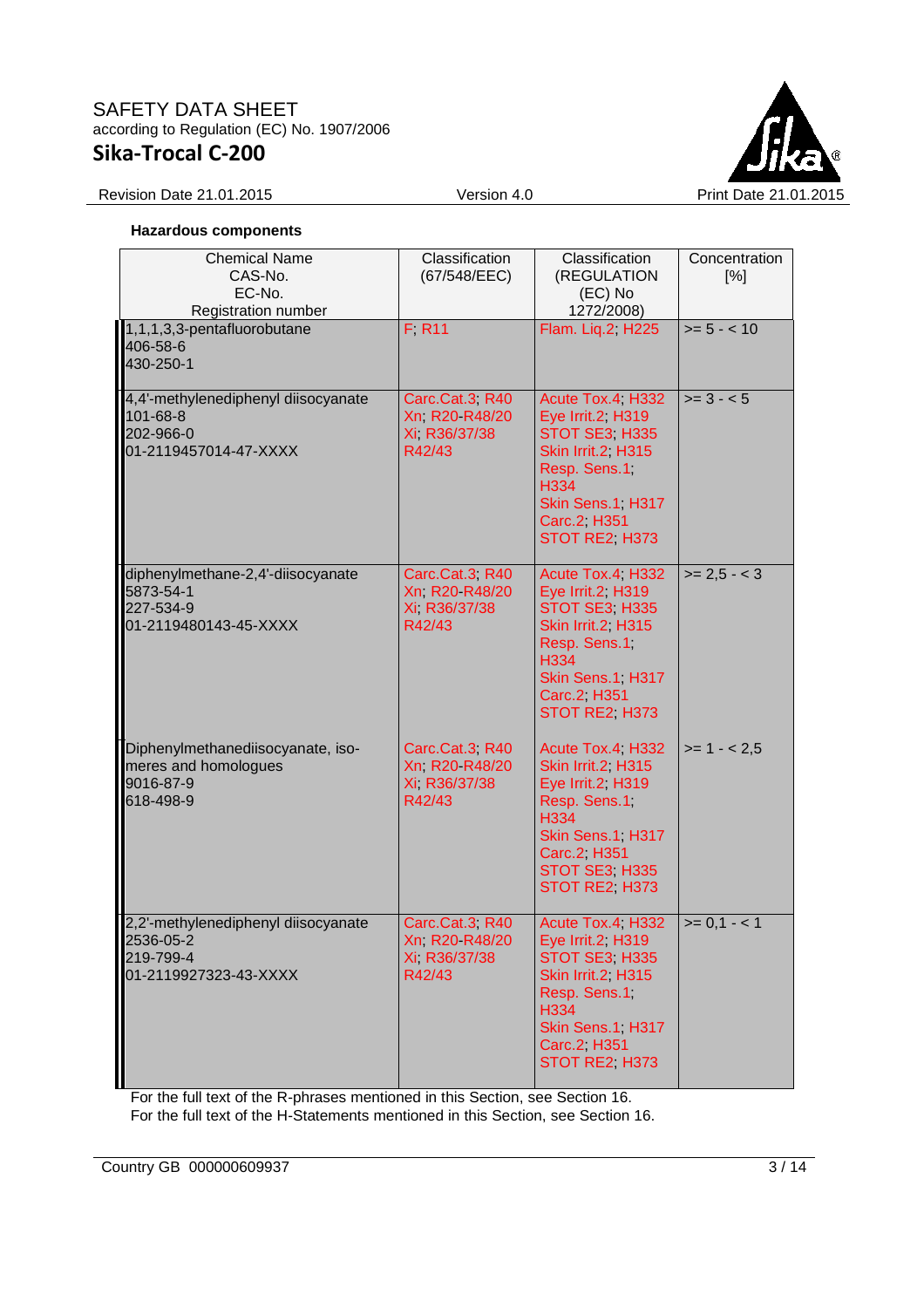

## **SECTION 4: First aid measures**

| 4.1 Description of first aid measures                                          |                                                                                                                                                                                                                             |  |  |  |
|--------------------------------------------------------------------------------|-----------------------------------------------------------------------------------------------------------------------------------------------------------------------------------------------------------------------------|--|--|--|
| General advice                                                                 | Move out of dangerous area.<br>Consult a physician.<br>Show this safety data sheet to the doctor in attendance.                                                                                                             |  |  |  |
| If inhaled                                                                     | : Move to fresh air.<br>Consult a physician after significant exposure.                                                                                                                                                     |  |  |  |
| In case of skin contact                                                        | Take off contaminated clothing and shoes immediately.<br>÷<br>Wash off with soap and plenty of water.<br>If symptoms persist, call a physician.                                                                             |  |  |  |
| In case of eye contact                                                         | : Immediately flush eye(s) with plenty of water.<br>Remove contact lenses.<br>Keep eye wide open while rinsing.<br>If eye irritation persists, consult a specialist.                                                        |  |  |  |
| If swallowed                                                                   | : Do not induce vomiting without medical advice.<br>Rinse mouth with water.<br>Do not give milk or alcoholic beverages.<br>Never give anything by mouth to an unconscious person.                                           |  |  |  |
| 4.2 Most important symptoms and effects, both acute and delayed                |                                                                                                                                                                                                                             |  |  |  |
| Symptoms                                                                       | : Asthmatic appearance<br>Cough<br>Respiratory disorder<br>Allergic reactions<br>Excessive lachrymation<br>Erythema<br><b>Dermatitis</b><br>See Section 11 for more detailed information on health effects<br>and symptoms. |  |  |  |
| <b>Risks</b>                                                                   | : irritant effects<br>sensitising effects                                                                                                                                                                                   |  |  |  |
| 4.3 Indication of any immediate medical attention and special treatment needed |                                                                                                                                                                                                                             |  |  |  |
| Treatment                                                                      | : Treat symptomatically.                                                                                                                                                                                                    |  |  |  |

# **SECTION 5: Firefighting measures**

# **5.1 Extinguishing media**

| Suitable extinguishing media | : Use extinguishing measures that are appropriate to local cir- |
|------------------------------|-----------------------------------------------------------------|
|                              | cumstances and the surrounding environment.                     |

# **5.2 Special hazards arising from the substance or mixture**

Country GB 000000609937 4 / 14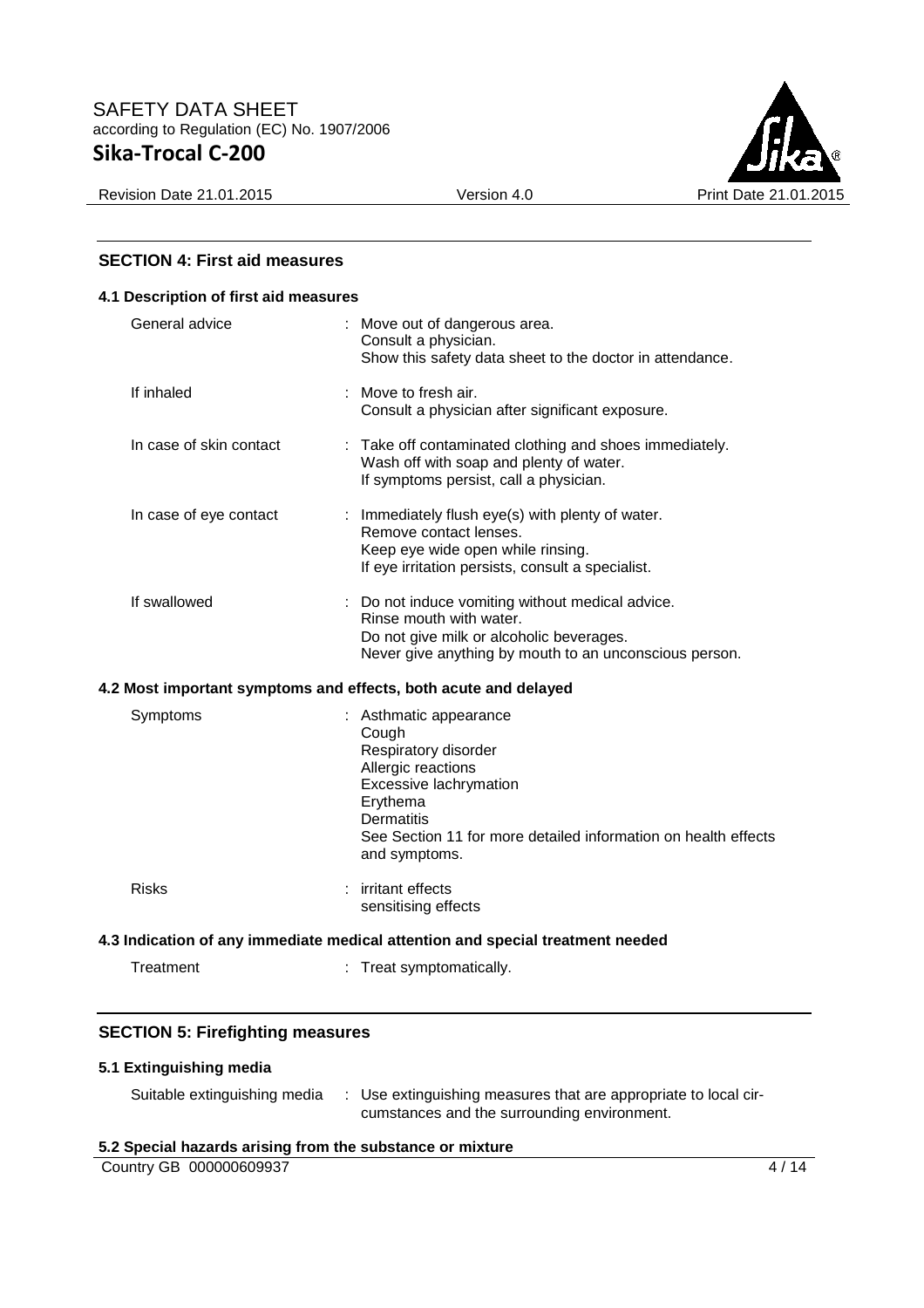

| <b>Revision Date 21.01.2015</b>    | Version 4.0                                                                                   | Print Date 21.01.2015 |
|------------------------------------|-----------------------------------------------------------------------------------------------|-----------------------|
| Hazardous combustion prod-<br>ucts | : No hazardous combustion products are known                                                  |                       |
| 5.3 Advice for firefighters        |                                                                                               |                       |
| for firefighters                   | Special protective equipment : In the event of fire, wear self-contained breathing apparatus. |                       |
| Further information                | : Standard procedure for chemical fires.                                                      |                       |
|                                    |                                                                                               |                       |

## **SECTION 6: Accidental release measures**

#### **6.1 Personal precautions, protective equipment and emergency procedures**

| Personal precautions | : Use personal protective equipment. |
|----------------------|--------------------------------------|
|                      | Deny access to unprotected persons.  |

### **6.2 Environmental precautions**

| Environmental precautions | : Do not flush into surface water or sanitary sewer system.<br>If the product contaminates rivers and lakes or drains inform<br>respective authorities. |
|---------------------------|---------------------------------------------------------------------------------------------------------------------------------------------------------|
|                           |                                                                                                                                                         |

## **6.3 Methods and materials for containment and cleaning up**

| Methods for cleaning up | : Soak up with inert absorbent material (e.g. sand, silica gel, |
|-------------------------|-----------------------------------------------------------------|
|                         | acid binder, universal binder, sawdust).                        |
|                         | Keep in suitable, closed containers for disposal.               |

#### **6.4 Reference to other sections**

For personal protection see section 8.

## **SECTION 7: Handling and storage**

## **7.1 Precautions for safe handling**

| Advice on safe handling                            | : Avoid formation of aerosol. Do not breathe vapours or spray<br>mist. Avoid exceeding of the given occupational exposure<br>limits (see section 8). Do not get in eyes, on skin, or on cloth-<br>ing. For personal protection see section 8. Persons with a<br>history of skin sensitisation problems or asthma, allergies,<br>chronic or recurrent respiratory disease should not be em-<br>ployed in any process in which this mixture is being used.<br>Smoking, eating and drinking should be prohibited in the ap-<br>plication area. Follow standard hygiene measures when han-<br>dling chemical products |
|----------------------------------------------------|-------------------------------------------------------------------------------------------------------------------------------------------------------------------------------------------------------------------------------------------------------------------------------------------------------------------------------------------------------------------------------------------------------------------------------------------------------------------------------------------------------------------------------------------------------------------------------------------------------------------|
| Advice on protection against<br>fire and explosion | : Normal measures for preventive fire protection.                                                                                                                                                                                                                                                                                                                                                                                                                                                                                                                                                                 |

Country GB 000000609937 5 / 14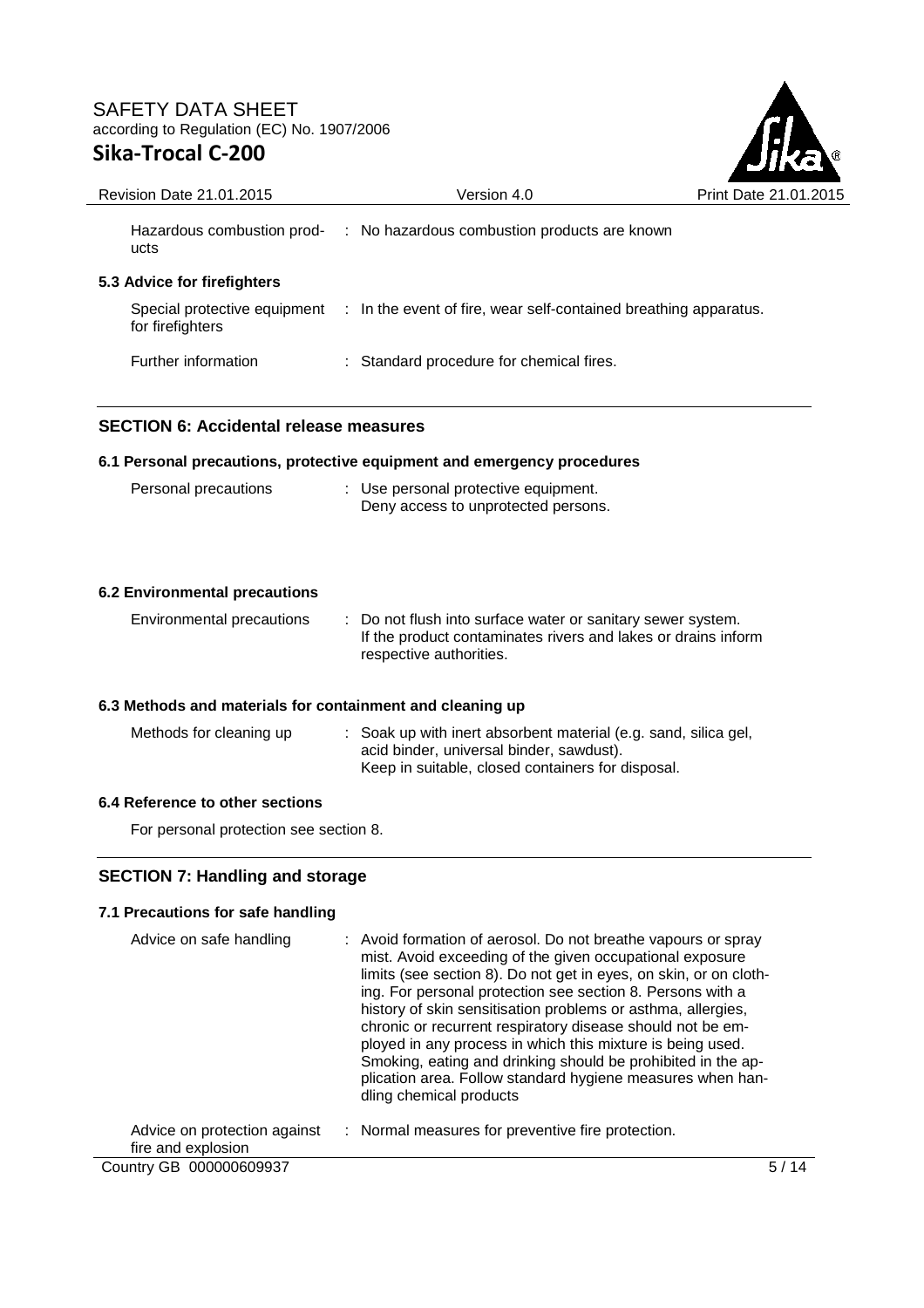

| Revision Date 21.01.2015                                         | Version 4.0                                                                                                                                                                                                              | Print Date 21.01.2015 |  |  |
|------------------------------------------------------------------|--------------------------------------------------------------------------------------------------------------------------------------------------------------------------------------------------------------------------|-----------------------|--|--|
| Hygiene measures                                                 | : Handle in accordance with good industrial hygiene and safety<br>practice. When using do not eat or drink. When using do not<br>smoke. Wash hands before breaks and at the end of workday.                              |                       |  |  |
| 7.2 Conditions for safe storage, including any incompatibilities |                                                                                                                                                                                                                          |                       |  |  |
| Requirements for storage<br>areas and containers                 | : Keep container tightly closed in a dry and well-ventilated<br>place. Containers which are opened must be carefully re-<br>sealed and kept upright to prevent leakage. Store in accord-<br>ance with local regulations. |                       |  |  |
| Other data                                                       | : No decomposition if stored and applied as directed.                                                                                                                                                                    |                       |  |  |
| 7.3 Specific end use(s)                                          |                                                                                                                                                                                                                          |                       |  |  |
| Specific use(s)                                                  | : No data available                                                                                                                                                                                                      |                       |  |  |
|                                                                  |                                                                                                                                                                                                                          |                       |  |  |

# **SECTION 8: Exposure controls/personal protection**

## **8.1 Control parameters**

# **Components with workplace control parameters**

| Components                                              | CAS-No.   | Value       | Control parame-<br>ters <sup>*</sup> | Basis *       |
|---------------------------------------------------------|-----------|-------------|--------------------------------------|---------------|
| 4,4'-methylenediphenyl diisocyanate                     | 101-68-8  | <b>TWA</b>  | $0.02 \text{ mg/m}$ 3                | GB EH40       |
|                                                         |           | <b>STEL</b> | $0.07 \text{ mg/m}$ 3                | GB EH40       |
| diphenylmethane-2,4'-diisocyanate                       | 5873-54-1 | <b>TWA</b>  | $0.02$ ma/m3                         | GB EH40       |
|                                                         |           | <b>STEL</b> | $0.07$ ma/m3                         | GB EH40       |
| Diphenylmethanediisocyanate, isomeres<br>and homologues | 9016-87-9 | <b>TWA</b>  | $0.02 \text{ mg/m}$ 3                | GB EH40       |
|                                                         |           | <b>STEL</b> | $0.07 \text{ mg/m}$ 3                | GB EH40       |
| 2,2'-methylenediphenyl diisocyanate                     | 2536-05-2 | <b>TMW</b>  | $0,005$ ppm<br>$0.05$ mg/m $3$       | <b>AT OEL</b> |
|                                                         |           | <b>KZW</b>  | $0,01$ ppm<br>$0.1$ mg/m $3$         | <b>AT OEL</b> |
|                                                         |           | <b>TWA</b>  | $0.02 \text{ mg/m}$ 3                | GB EH40       |
|                                                         |           | <b>STEL</b> | $0.07$ mg/m $3$                      | GB EH40       |

### **8.2 Exposure controls**

| Personal protective equipment |                                                                       |      |
|-------------------------------|-----------------------------------------------------------------------|------|
| Eye protection                | : Safety glasses with side-shields<br>Eye wash bottle with pure water |      |
| Hand protection               | : Chemical-resistant, impervious gloves complying with an ap-         |      |
| Country GB 000000609937       |                                                                       | / 14 |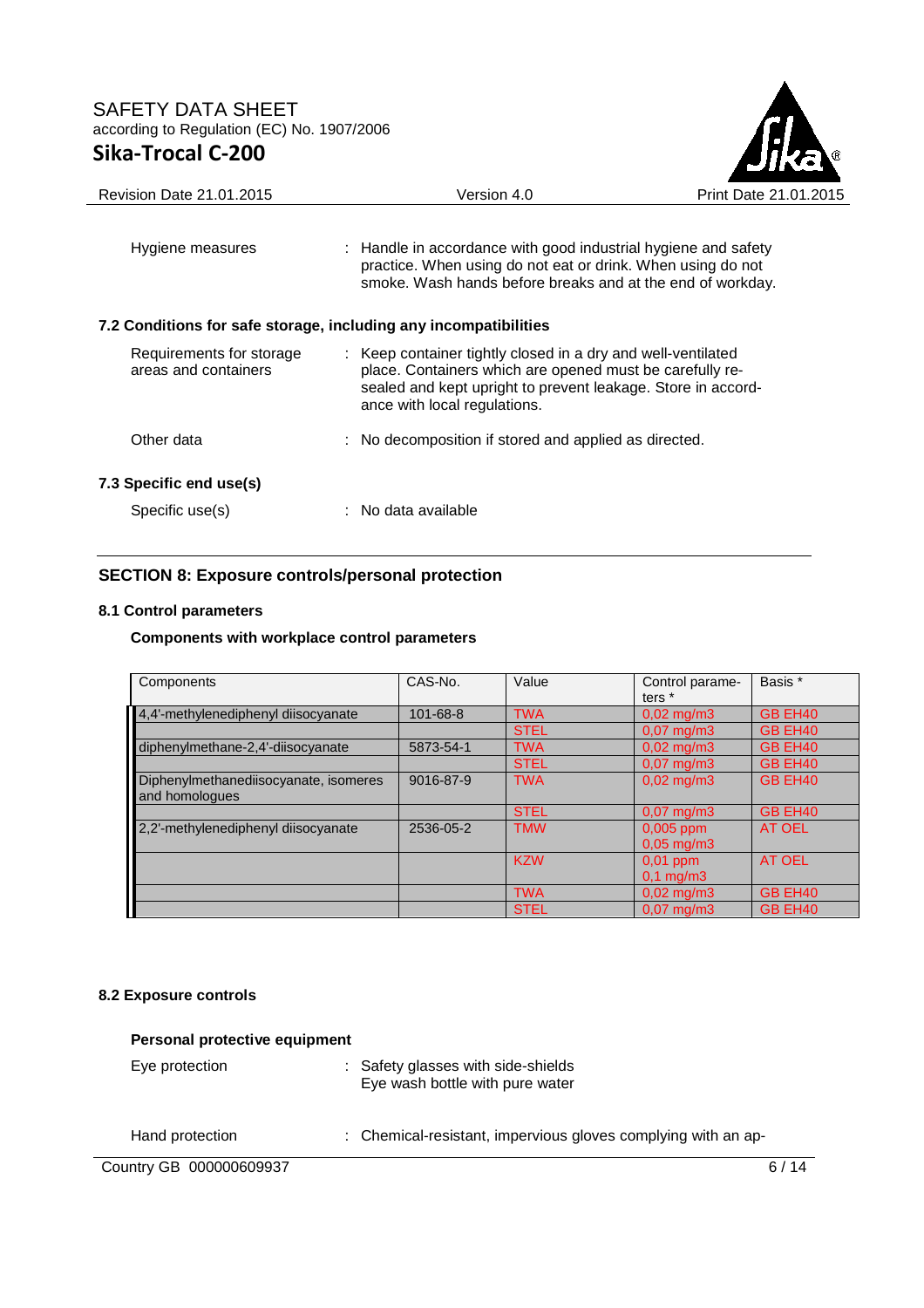

| Revision Date 21.01.2015                                                                                                                                                                                                                                                                                                                                                                                                                                                                                                                                                                                                                                                                                                                                                                                                                                           | Version 4.0                                                                                                                                                                                                                                        | Print Date 21.0 |
|--------------------------------------------------------------------------------------------------------------------------------------------------------------------------------------------------------------------------------------------------------------------------------------------------------------------------------------------------------------------------------------------------------------------------------------------------------------------------------------------------------------------------------------------------------------------------------------------------------------------------------------------------------------------------------------------------------------------------------------------------------------------------------------------------------------------------------------------------------------------|----------------------------------------------------------------------------------------------------------------------------------------------------------------------------------------------------------------------------------------------------|-----------------|
|                                                                                                                                                                                                                                                                                                                                                                                                                                                                                                                                                                                                                                                                                                                                                                                                                                                                    | proved standard must be worn at all times when handling<br>chemical products. Reference number EN 374. Follow manu-<br>facturer specifications.                                                                                                    |                 |
|                                                                                                                                                                                                                                                                                                                                                                                                                                                                                                                                                                                                                                                                                                                                                                                                                                                                    | Suitable for short time use or protection against splashes:<br>Butyl rubber/nitrile rubber gloves (0,4 mm),<br>Contaminated gloves should be removed.<br>Suitable for permanent exposure:<br>Viton gloves (0.4 mm),<br>breakthrough time > 30 min. |                 |
| Skin and body protection                                                                                                                                                                                                                                                                                                                                                                                                                                                                                                                                                                                                                                                                                                                                                                                                                                           | : Protective clothing (e.g. Safety shoes acc. to EN ISO 20345,<br>long-sleeved working clothing, long trousers). Rubber aprons<br>and protective boots are additionaly recommended for mixing<br>and stirring work.                                |                 |
| Respirator selection must be based on known or anticipated<br>Respiratory protection<br>exposure levels, the hazards of the product and the safe work-<br>ing limits of the selected respirator.<br>Use a properly fitted NIOSH approved air-purifying or air-fed<br>respirator complying with an approved standard if a risk as-<br>sessment indicates this is necessary.<br>organic vapor filter (Type A)<br>A1: < 1000 ppm; A2: < 5000 ppm; A3: < 10000 ppm<br>Ensure adequate ventilation. This can be achieved by local<br>exhaust extraction or by general ventilation. (EN 689 - Meth-<br>ods for determining inhalation exposure). This applies in par-<br>ticular to the mixing / stirring area. In case this is not sufficent<br>to keep the concentrations under the occupational exposure<br>limits then respiration protection measures must be used. |                                                                                                                                                                                                                                                    |                 |

#### **Environmental exposure controls**

| General advice | : Do not flush into surface water or sanitary sewer system.   |
|----------------|---------------------------------------------------------------|
|                | If the product contaminates rivers and lakes or drains inform |
|                | respective authorities.                                       |

## **SECTION 9: Physical and chemical properties**

| 9.1 Information on basic physical and chemical properties<br>Appearance | liquid            |
|-------------------------------------------------------------------------|-------------------|
| Colour                                                                  | No data available |
| Odour                                                                   | No data available |
| Odour Threshold                                                         | No data available |

## Country GB 000000609937 7/14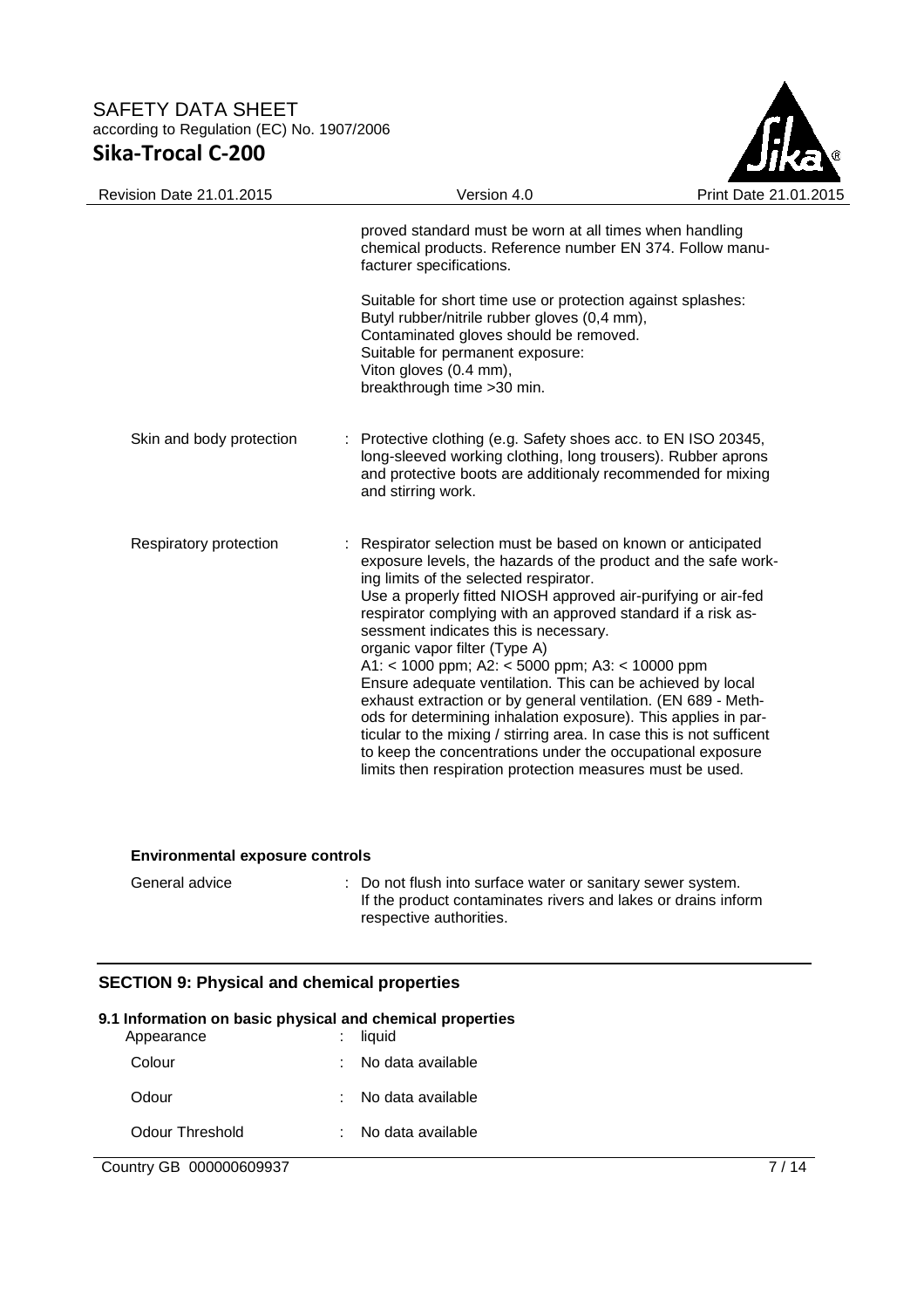

#### Revision Date 21.01.2015 Version 4.0 Print Date 21.01.2015

| t. | Note: not applicable              |
|----|-----------------------------------|
| t  | not applicable                    |
| ÷  | No data available                 |
| t, | No data available                 |
| t. | No data available                 |
| ÷  | No data available                 |
| t  | No data available                 |
|    | No data available                 |
| t. | No data available                 |
| t. | No data available                 |
| t. | No data available                 |
| t. | $1,1$ g/cm3<br>at 20 $^{\circ}$ C |
| t. | No data available                 |
| ÷  | No data available                 |
| t  | 8.000 mPa.s                       |
|    | $> 7$ mm $2/s$<br>at 40 °C        |
| ÷. | No data available                 |
| ÷  | No data available                 |
|    |                                   |

## **9.2 Other information**

No data available

# **SECTION 10: Stability and reactivity**

## **10.1 Reactivity**

No dangerous reaction known under conditions of normal use.

## **10.2 Chemical stability**

The product is chemically stable.

### **10.3 Possibility of hazardous reactions**

Country GB 000000609937 8/14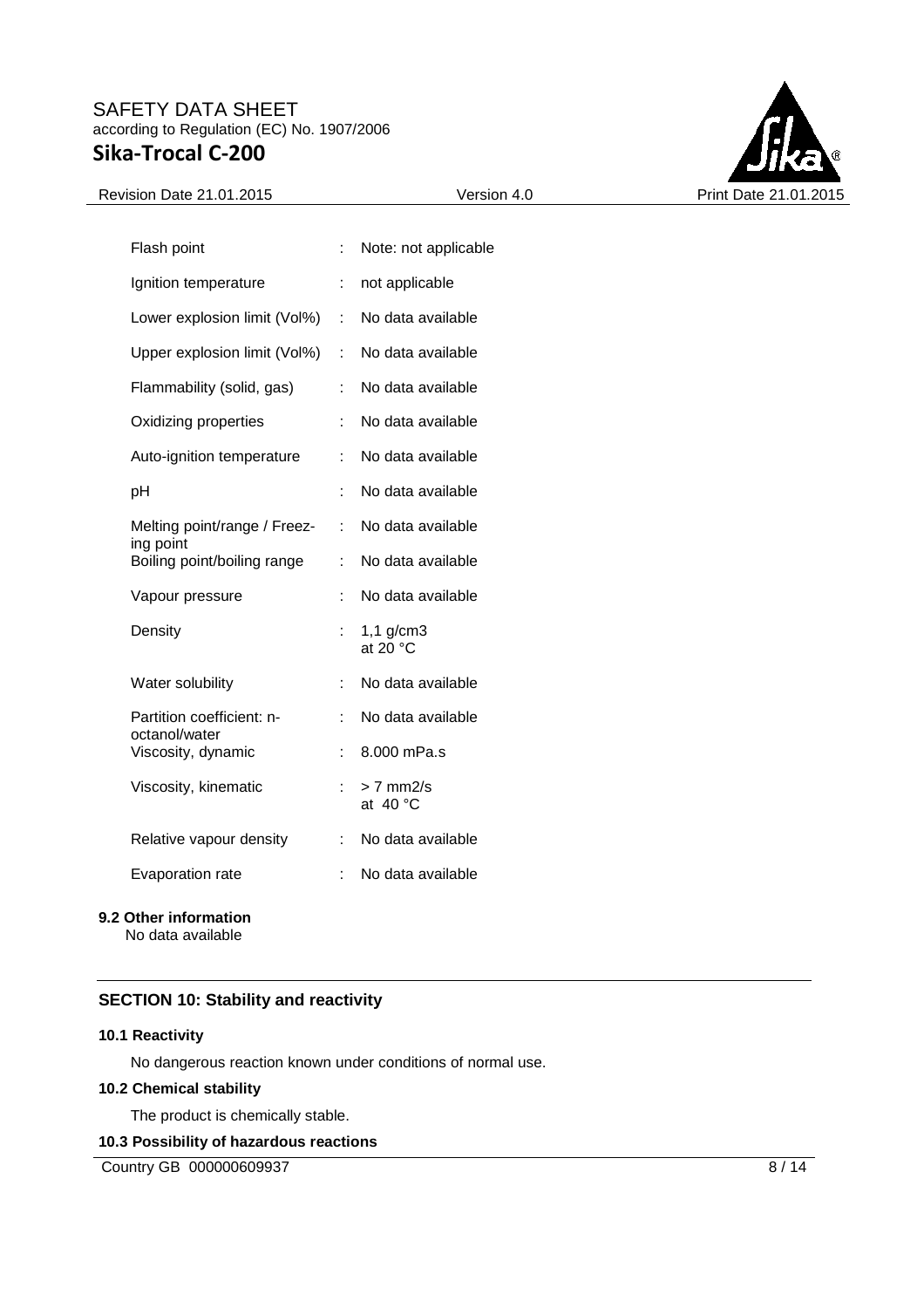

| Revision Date 21.01.2015              | Version 4.0                                    | Print Date 21.01.2015 |  |
|---------------------------------------|------------------------------------------------|-----------------------|--|
| Hazardous reactions                   | : Stable under recommended storage conditions. |                       |  |
| 10.4 Conditions to avoid              |                                                |                       |  |
| Conditions to avoid                   | $:$ No data available                          |                       |  |
| 10.5 Incompatible materials           |                                                |                       |  |
| Materials to avoid                    | $:$ No data available                          |                       |  |
| 10.6 Hazardous decomposition products |                                                |                       |  |
|                                       |                                                |                       |  |

## **SECTION 11: Toxicological information**

## **11.1 Information on toxicological effects**

### **Acute toxicity**

### **Components:**

## **4,4'-methylenediphenyl diisocyanate :**

| Acute inhalation toxicity                              | Acute toxicity estimate 1,5 mg/l<br>Test atmosphere: dust/mist<br>Method: Expert judgement                       |
|--------------------------------------------------------|------------------------------------------------------------------------------------------------------------------|
| Diphenylmethanediisocyanate, isomeres and homologues : |                                                                                                                  |
| Acute oral toxicity                                    | LD50 Oral rat $> 10.000$ mg/kg                                                                                   |
| Acute inhalation toxicity                              | Acute toxicity estimate 1,5 mg/l<br>Exposure time: 4 h<br>Test atmosphere: dust/mist<br>Method: Expert judgement |
| Acute dermal toxicity                                  | LD50 Dermal rabbit $> 9.400$ mg/kg                                                                               |

### **Skin corrosion/irritation**

#### **Product**

Causes skin irritation.

### **Serious eye damage/eye irritation**

#### **Product**

Causes serious eye irritation.

#### **Respiratory or skin sensitisation**

#### **Product**

May cause an allergic skin reaction. May cause allergy or asthma symptoms or breathing difficulties if inhaled.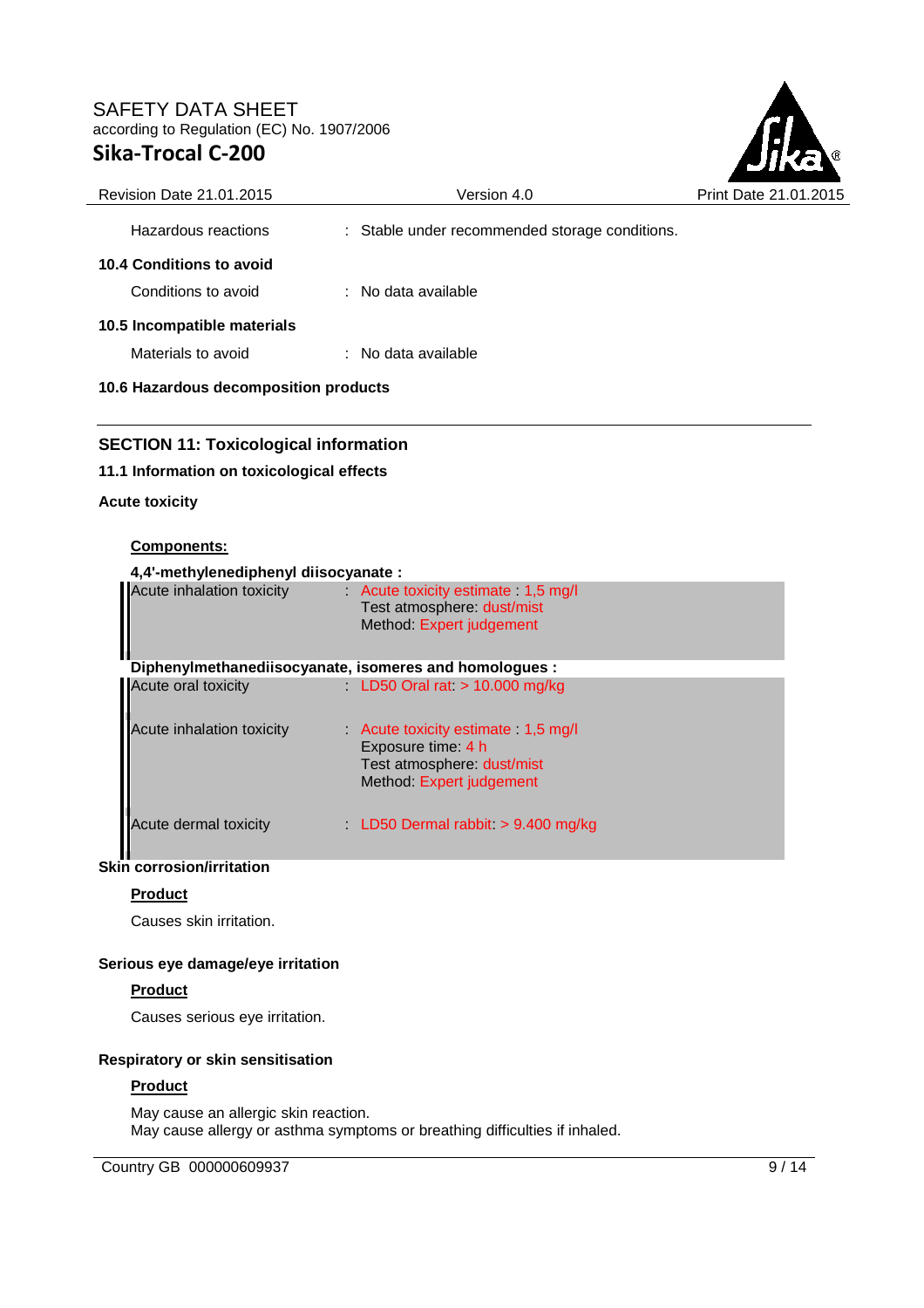

| Revision Date 21.01.2015                         | Version 4.0                    | Print Date 21.01.2015 |
|--------------------------------------------------|--------------------------------|-----------------------|
|                                                  |                                |                       |
| <b>Germ cell mutagenicity</b>                    |                                |                       |
| <b>Product</b>                                   |                                |                       |
| Mutagenicity                                     | : No data available            |                       |
| Carcinogenicity                                  |                                |                       |
| <b>Product</b>                                   |                                |                       |
| Carcinogenicity                                  | : Suspected of causing cancer. |                       |
| <b>Reproductive Toxicity/Fertility</b>           |                                |                       |
| Reproductive toxicity                            | : No data available            |                       |
| No data available                                |                                |                       |
| Reproductive Toxicity/Development/Teratogenicity |                                |                       |
| Teratogenicity                                   | : No data available            |                       |
| No data available                                |                                |                       |
| <b>STOT - single exposure</b>                    |                                |                       |
| No data available                                |                                |                       |
| <b>STOT - repeated exposure</b>                  |                                |                       |
| No data available                                |                                |                       |
| <b>Aspiration toxicity</b>                       |                                |                       |
| No data available                                |                                |                       |
|                                                  |                                |                       |

# **SECTION 12: Ecological information**

## **12.1 Toxicity**

No data available

## **12.2 Persistence and degradability**

No data available

## **12.3 Bioaccumulative potential**

No data available

#### **12.4 Mobility in soil**

No data available

#### **12.5 Results of PBT and vPvB assessment**

## **Product:**

Country GB 000000609937 10 / 14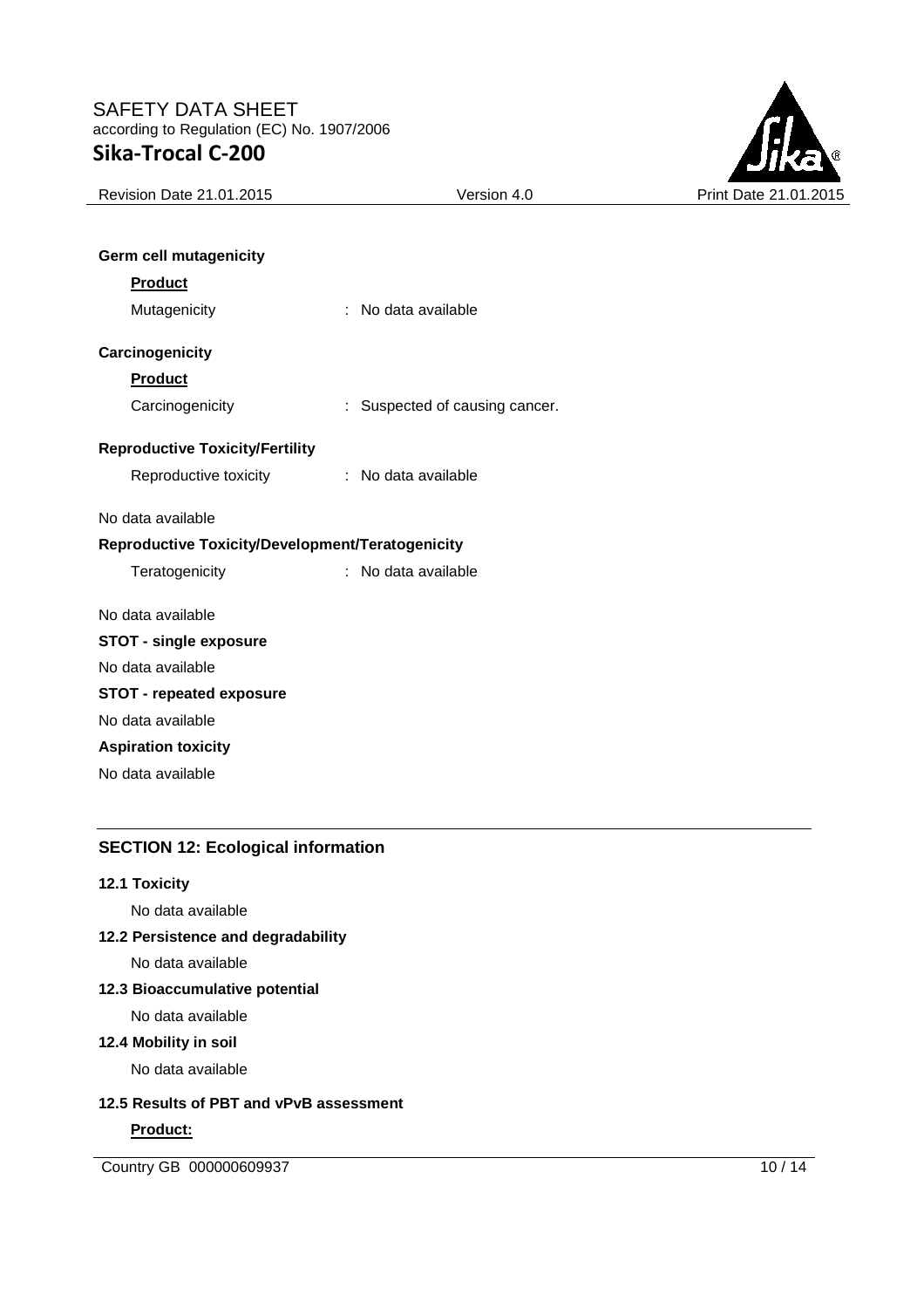![](_page_10_Picture_1.jpeg)

| <b>Revision Date 21.01.2015</b> | Version 4.0                                                                                                                                                                                                   | Print Date 21.01.2015 |
|---------------------------------|---------------------------------------------------------------------------------------------------------------------------------------------------------------------------------------------------------------|-----------------------|
| Assessment                      | : This substance/mixture contains no components considered<br>to be either persistent, bioaccumulative and toxic (PBT), or<br>very persistent and very bioaccumulative (vPvB) at levels of<br>0.1% or higher. |                       |
| 12.6 Other adverse effects      |                                                                                                                                                                                                               |                       |
| No data available               |                                                                                                                                                                                                               |                       |

## **SECTION 13: Disposal considerations**

## **13.1 Waste treatment methods**

| Product                | : The generation of waste should be avoided or minimized<br>wherever possible.<br>Empty containers or liners may retain some product residues.<br>This material and its container must be disposed of in a safe<br>way.<br>Dispose of surplus and non-recyclable products via a licensed<br>waste disposal contractor.<br>Disposal of this product, solutions and any by-products should<br>at all times comply with the requirements of environmental<br>protection and waste disposal legislation and any regional<br>local authority requirements.<br>Avoid dispersal of spilled material and runoff and contact with<br>soil, waterways, drains and sewers. |
|------------------------|-----------------------------------------------------------------------------------------------------------------------------------------------------------------------------------------------------------------------------------------------------------------------------------------------------------------------------------------------------------------------------------------------------------------------------------------------------------------------------------------------------------------------------------------------------------------------------------------------------------------------------------------------------------------|
| Contaminated packaging | : 15 01 10* packaging containing residues of or contaminated<br>by dangerous substances                                                                                                                                                                                                                                                                                                                                                                                                                                                                                                                                                                         |

# **SECTION 14: Transport information**

**ADR** Not dangerous goods **IATA** Not dangerous goods **IMDG** Not dangerous goods

**14.6 Special precautions for user** No data available

**14.7 Transport in bulk according to Annex II of MARPOL 73/78 and the IBC Code** not applicable

# **SECTION 15: Regulatory information**

**15.1 Safety, health and environmental regulations/legislation specific for the substance or mixture**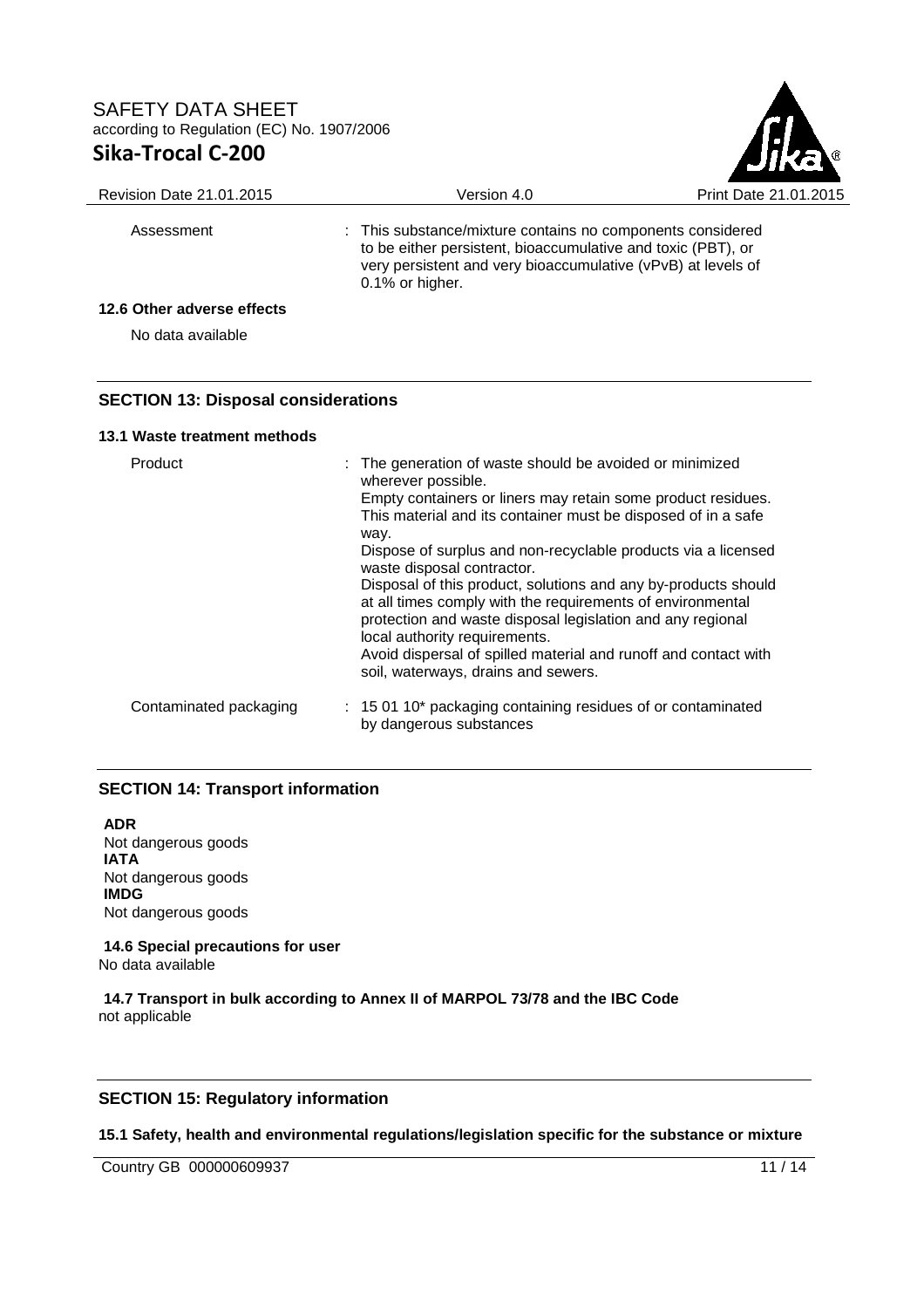![](_page_11_Picture_1.jpeg)

Revision Date 21.01.2015 Version 4.0 Print Date 21.01.2015

# **Labelling according to EC Directives (1999/45/EC)**

Hazard pictograms :

| Harmful           |           |                                                                                                                   |
|-------------------|-----------|-------------------------------------------------------------------------------------------------------------------|
| $R$ -phrase $(s)$ | R36/37/38 | Irritating to eyes, respiratory system and<br>skin.                                                               |
|                   | R40       | Limited evidence of a carcinogenic effect.                                                                        |
|                   | R42/43    | May cause sensitisation by inhalation and<br>skin contact.                                                        |
| S-phrase(s)       | $:$ S23   | Do not breathe vapour.                                                                                            |
|                   | S36/37    | Wear suitable protective clothing and<br>gloves.                                                                  |
|                   | S45       | In case of accident or if you feel unwell,<br>seek medical advice immediately (show<br>the label where possible). |

Hazardous components which must be listed on the label:<br>• 202-966-0 4,4'-methylenediphenyl diisocyan

- 202-966-0 4,4'-methylenediphenyl diisocyanate
- 227-534-9 diphenylmethane-2,4'-diisocyanate
- Diphenylmethanediisocyanate, isomeres and homologues
- 219-799-4 2,2'-methylenediphenyl diisocyanate

| Special labelling of certain | : Contains isocyanates. See information supplied by the manu- |
|------------------------------|---------------------------------------------------------------|
| mixtures                     | facturer.                                                     |

### **Prohibition/Restriction**

| REACH - Restrictions on the manufacture, placing on<br>the market and use of certain dangerous substances,<br>preparations and articles (Annex XVII) |  | : Banned and/or restricted<br>(4,4'-methylenediphenyl diisocya-<br>nate)<br>(o-(p-isocyanatobenzyl)phenyl iso-<br>cyanate (Vapour and aerosols))<br>(1,2-Benzenedicarboxylic acid, di-<br>C9-11-branched alkyl esters, C10-<br>rich)<br>(Diphenylmethanediisocyanate)<br>(di-"isononyl" phthalate)<br>(2,2'-methylenediphenyl diisocya-<br>nate) |
|------------------------------------------------------------------------------------------------------------------------------------------------------|--|--------------------------------------------------------------------------------------------------------------------------------------------------------------------------------------------------------------------------------------------------------------------------------------------------------------------------------------------------|
| REACH - Candidate List of Substances of Very High<br>Concern for Authorisation (Article 59).                                                         |  | : None of the components are listed<br>$(=>0.1\%).$                                                                                                                                                                                                                                                                                              |
| REACH - List of substances subject to authorisation<br>(Annex XIV)                                                                                   |  | : not applicable                                                                                                                                                                                                                                                                                                                                 |
| <b>REACH Information:</b><br>All substances contained in our Products are                                                                            |  | - preregistered or registered by our upstream suppliers, and/or                                                                                                                                                                                                                                                                                  |

Country GB 000000609937 12 / 14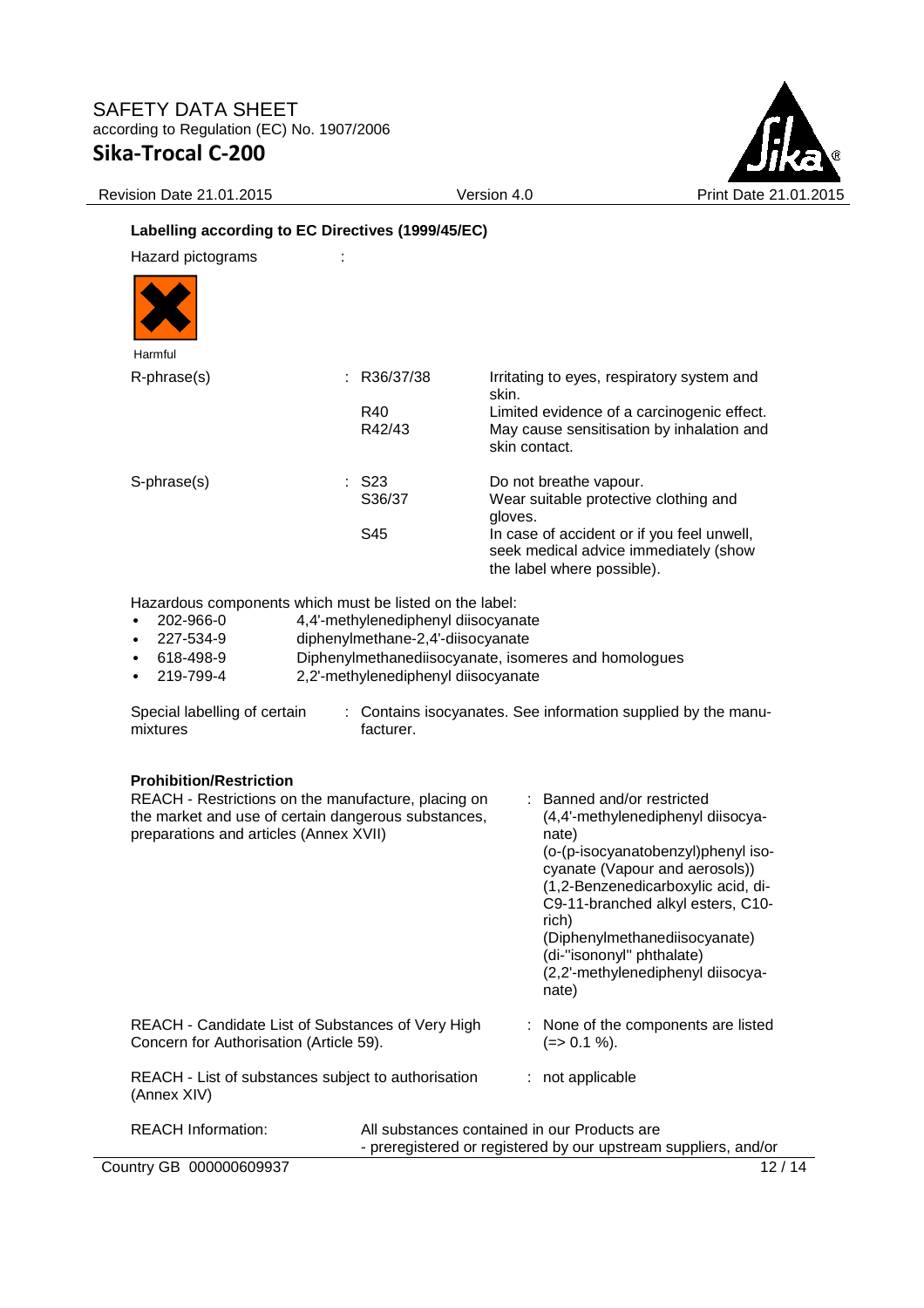![](_page_12_Picture_1.jpeg)

| Revision Date 21.01.2015 | Version 4.0                                                                                                                | Print Date 21.0 |
|--------------------------|----------------------------------------------------------------------------------------------------------------------------|-----------------|
|                          | - preregistered or registered by us, and/or<br>- excluded from the regulation, and/or<br>- exempted from the registration. |                 |
| VOC-CH (VOCV)            | $: no VOC$ duties                                                                                                          |                 |
| VOC-EU (solvent)         | : not applicable                                                                                                           |                 |
|                          | If other regulatory information applies that is not already provided elsewhere in the Safety Data                          |                 |

Sheet, then it is described in this subsection. Health, safety and environ-: The Chemicals (Hazard Information and Packaging for S

| Health, safety and environ-   | $\pm$ The Chemicals (Hazard Information and Packaging for Sup- |
|-------------------------------|----------------------------------------------------------------|
| mental regulation/legislation | ply) Regulations 2002                                          |
| specific for the substance or | Control of Substances Hazardous to Health Regulations 2002     |
| mixture:                      | The Management of Health and Safety at Work Regulations        |
|                               | 1999                                                           |
|                               | Health and Safety at Work Act 1974                             |
|                               | Environmental Protection Act 1990 & Subsidiary Regulations     |

## **15.2 Chemical Safety Assessment**

This product contains substances for which Chemical Safety Assessments are still required.

### **SECTION 16: Other information**

| <b>Full text of R-Phrases</b>    |                                                                                          |
|----------------------------------|------------------------------------------------------------------------------------------|
| R <sub>11</sub>                  | Highly flammable.                                                                        |
| R <sub>20</sub>                  | Harmful by inhalation.                                                                   |
| R36/37/38                        | Irritating to eyes, respiratory system and skin.                                         |
| R40                              | Limited evidence of a carcinogenic effect.                                               |
| R42/43                           | May cause sensitisation by inhalation and skin contact.                                  |
| R48/20                           | Harmful: danger of serious damage to health by prolonged exposure<br>through inhalation. |
| <b>Full text of H-Statements</b> |                                                                                          |
| H <sub>225</sub>                 | Highly flammable liquid and vapour.                                                      |
| H <sub>315</sub>                 | Causes skin irritation.                                                                  |
| H317                             | May cause an allergic skin reaction.                                                     |
| H <sub>3</sub> 19                | Causes serious eye irritation.                                                           |
| H332                             | Harmful if inhaled.                                                                      |
| H334                             | May cause allergy or asthma symptoms or breathing difficulties if in-<br>haled.          |
| H335                             | May cause respiratory irritation.                                                        |
| H <sub>351</sub>                 | Suspected of causing cancer.                                                             |
| H373                             | May cause damage to organs through prolonged or repeated exposure.                       |

#### **Full text of other abbreviations**

| Acute Tox. | Acute toxicity  |
|------------|-----------------|
| Carc.      | Carcinogenicity |

Country GB 000000609937 13 / 14